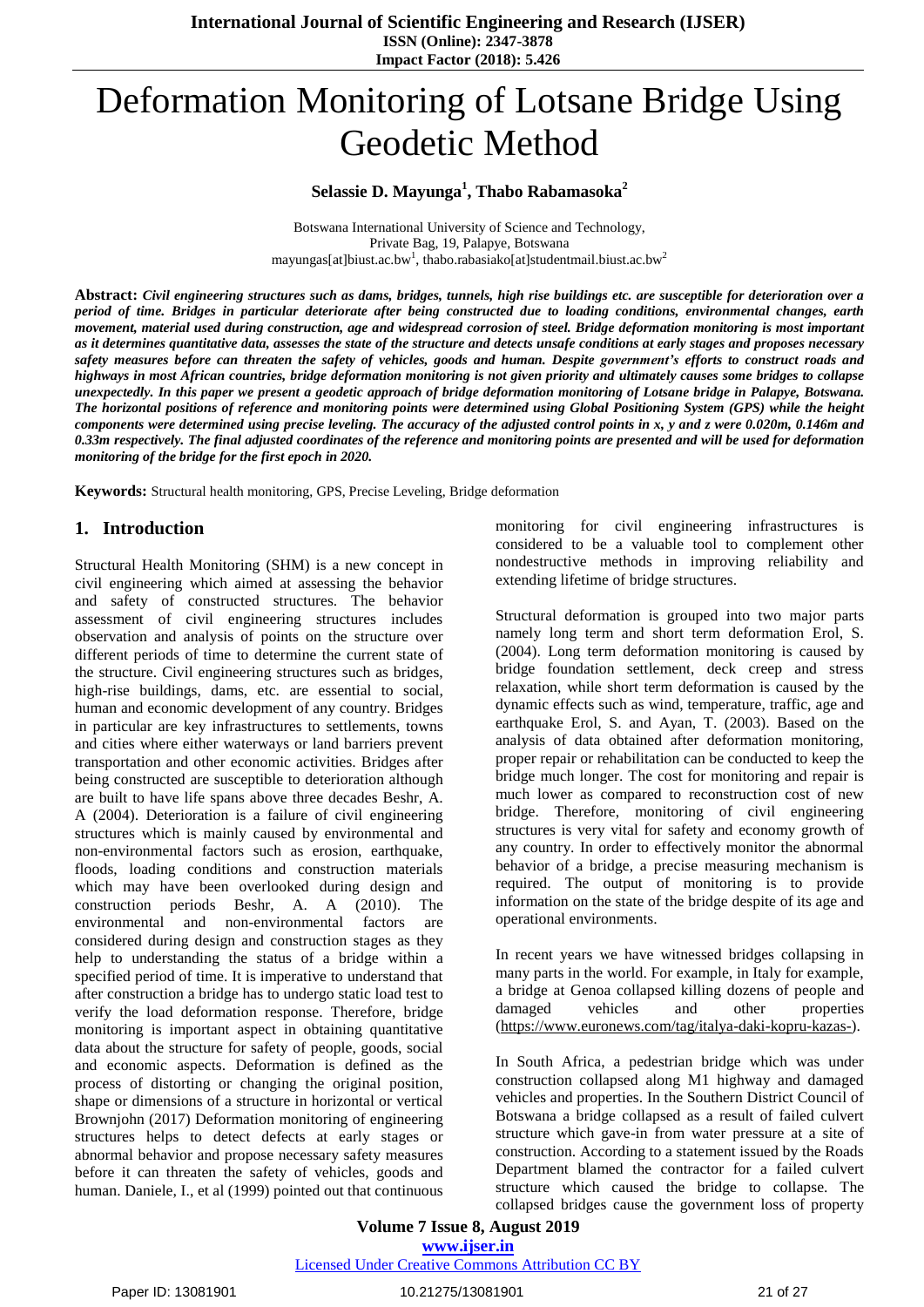and resources for reconstruction of new bridges. Indeed, lack of short and long term bridge monitoring mechanism is a major factor for this phenomenon.

There are several techniques have been employed for bridge deformation monitoring. These techniques are categorized into two major group's namely geodetic and no-geodetic techniques. Geodetic and non-geodetic methods have their own advantages and disadvantages John, O. O. (2015). Geodetic techniques are based on connected points who's angular, linear and height measurements are observed. Based on these points the behavior of a structure can be easily detected. In addition, geodetic techniques it includes also conventional leveling, bearing and distance measurements, photogrammetry (aerial and digital photogrammetry), and the use of satellite positioning (Global Positioning System-GPS, GPS and InSAR). The advantages of geodetic method include the capability of providing horizontal and vertical information that can quantify the magnitude of behavior of the bridge at any location with respect to some reference points.

Non-geodetic techniques or commonly known as geotechnical techniques include the application of sensors, laser, tilt-meters, strain-meters, extensometers, jointmeters, plumb lines, micro-meters, and Linear Vibrating Displacement Transducers etc. The limitations of nongeodetic techniques include provision of local information of a bridge without detailed errors analysis of the behavior of the structure. In addition, non-geodetic methods provide one dimension solution. Park, H. S et al., (2008)detected and localized damages in the superstructure of the concrete box bridge whereby numerical and experimental modal parameters were used as input to localize the damage in the bridge superstructure. The results shows that environmental conditions, such as the extreme differences in moisture conditions may have significantly affect the accuracy of the damage locations of the bridge.

For decades, the roads department at the Ministry of Infrastructure Development in Botswana has been collecting data on roads and bridge conditions. Data collected includes visual inspection of cracks, raveling, bleeding and rutting. However, visual inspection has serious shortcomings which include limited accuracy, subjective results, time consuming and cost ineffective. Based on visual inspection carried out in 2019 it shows that some of the bridges in the Central district have visible signs of damages. Apart from visual bridge inspections there has been no attempts made by the department to develop bridge monitoring mechanism. Lack of bridge monitoring mechanism may have been caused by limited resources, tools and advanced techniques. In this paper we present a geodetic approach of deformation monitoring of Lotsane bridge along heavy traffic highway in Palapye, Botswana. The reference and monitoring points were established using GPS and precise leveling was used to determine height components of reference and monitoring points.

# **2. Methodology**

# **2.1 Study Area**

Lotsane Bridge along Botswana A1 highway was selected as a case study for the purpose of establishing geodetic points for deformation monitoring. Lotsane Bridge is situated in Palapye 260km north from Gaborone city, 168km south of Francis town and 28km from Serowe village. The bridge was constructed across Lotsane River and it is a link between Gaborone Capital city and neighboring city of Bulawayo in Zimbabwe. The bridge has 37.7m long, 12m wide and 9.6m high. The bridge has two lanes in two way directions and was constructed using reinforcement concrete in three spans and supported with 3 pillars. Fig.1 shows the photograph of Lotsane bridge.



**Figure 1:** Lotsane Bridge, Palapye

# **2.2 Geology of Palapye**

Lotsane bridge is on the Central District of Botswana whereby a weathered zone lies under the Gaborone – Francis Town road (A1). The rocks and soils found around the study area is silty sand, sandy calcrete, mudstone, calcrete, siltstone, siltstone, carbonaceous shale, coal, carbonaceous shale.

#### **2.3 Planning and Establishment of reference and Monitoring Points**

The established points at the bridge were 8 reference and 14 monitoring points. The reference points were established and fixed on a stable ground away from the bridge. The monitoring points were fixed on the bridge with at equal intervals of 6m at all sides of the bridge. The advantages of separating these points were to ensure that the reference points are well spaces for relative and absolute accuracy. In addition, configuration of eight reference points was located on a four braced quadrilaterals (Figure 2) whereby each quadrilateral consists of 4 points. Two baselines were selected and their coordinates were determined using Sokkia GPS equipment. The GPS receiver was first set over a known point BM5 in Palapye and the rover was then centered over the control points on both sides for 20 minutes to measure the coordinates for these points. The GPS was then set over the 8 reference points LT01, LT02, LT03,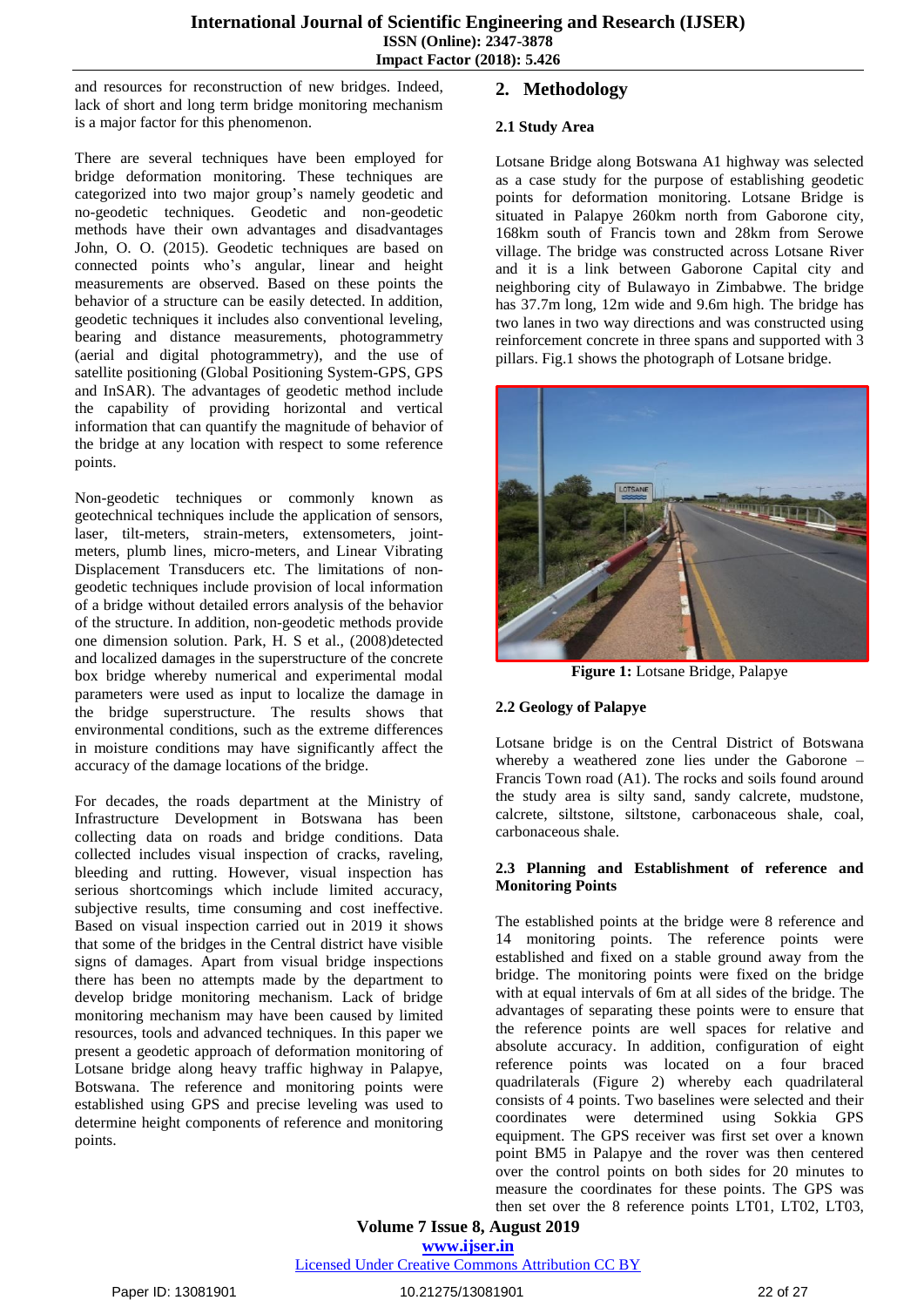LT04, LT05, LT06, LT07 and LT 08 and BR8. The same process was repeated using a known point PMR33. The monitoring points were fixed on bridge using aluminum sheets inserted inside the concrete about 6cm The monitoring points were BR1, BR2, BR3, BR4, BR5, BR6, BR7, BR8, BR9, BR10, BR 11, BR 12, BR 13 and BR 14., BR12, BR13 and BR14. The coordinates of reference and monitoring points were determined using Global Positioning System (GPS). GPS utilizes network satellites by sending carrier-phase signals to receivers on earth to obtain the exact position of something in real-time. Not only GPS measures the magnitude of deflection, it also measures the frequency of the movements of structures.

GPS has the ability to provide real-time 3D positioning through triangulation between satellites and it can be used under all weather conditions. In addition, GPS have advantages as it provides high accuracy coordinates (millimeter accuracy) although height information being the least accurate of the 3D coordinates. As stated above, however, general achievable accuracies with GPS in horizontal component are in the order of 1cm. The accuracy is slightly bad in the height component which is mainly due to inherent geometric weakness and atmospheric errors which tend to increase when parts of the space is obstructed by other features and structures Featherstone, W. et al., (1998); Celik, et al., (2001). The 8 reference and 14 monitoring points were established and fixed on a stable ground away from the bridge. The monitoring points were fixed on the bridge at equal intervals of 6m at all sides of the bridge. Figure 2 below shows the configuration of reference and monitoring points. The advantages of separating these points were to ensure that the reference points are well spaces for relative and absolute accuracy. In addition, configuration of eight reference points was located on a four braced quadrilaterals (Figure 2) whereby each quadrilateral consists of 4 points.



**Figure 2:** Configuration of Reference and monitoring points

#### **2.3 Data Collection**

#### **2.3.1 Coordinates of Reference Points**

A major consideration for data collection was data quality which aimed at obtaining high quality data and minimizes low quality data [10]. One Sokkia GPS receiver was used to fix both reference and monitoring points whereby one baseline was established and coordinated. After fixing the baseline points, the rover of the GPS was set at reference point LT01, LT02, LT03, LT04, LT05, LT06, LT07 and LT08 while the base GPS was positioned at point PRM 33. After fixing the reference points, the rover was used to coordinate points BR1, BR2, BR3, BR4, BR5, BR6, BR7, BR8, BR9, BR10, BR11, BR12, BR13 and BR14.

#### **2.3.2 Leveling of Reference and Monitoring points**

As stated above, GPS provides better accuracy in x and y components but has inferior accuracy in height component. In order to improve the accuracy of GPS height component of reference and monitoring points, precise leveling was carried out. The precise leveling was carried out to provide data as independent check of the vertical height determined by GPS solutions. Precise leveling was conducted starting from Bench Mark PZ1 through all reference and monitoring points and closed on Bench Mark PZ4. Figure 3 below shows the leveling route from PZ1 to PZ4.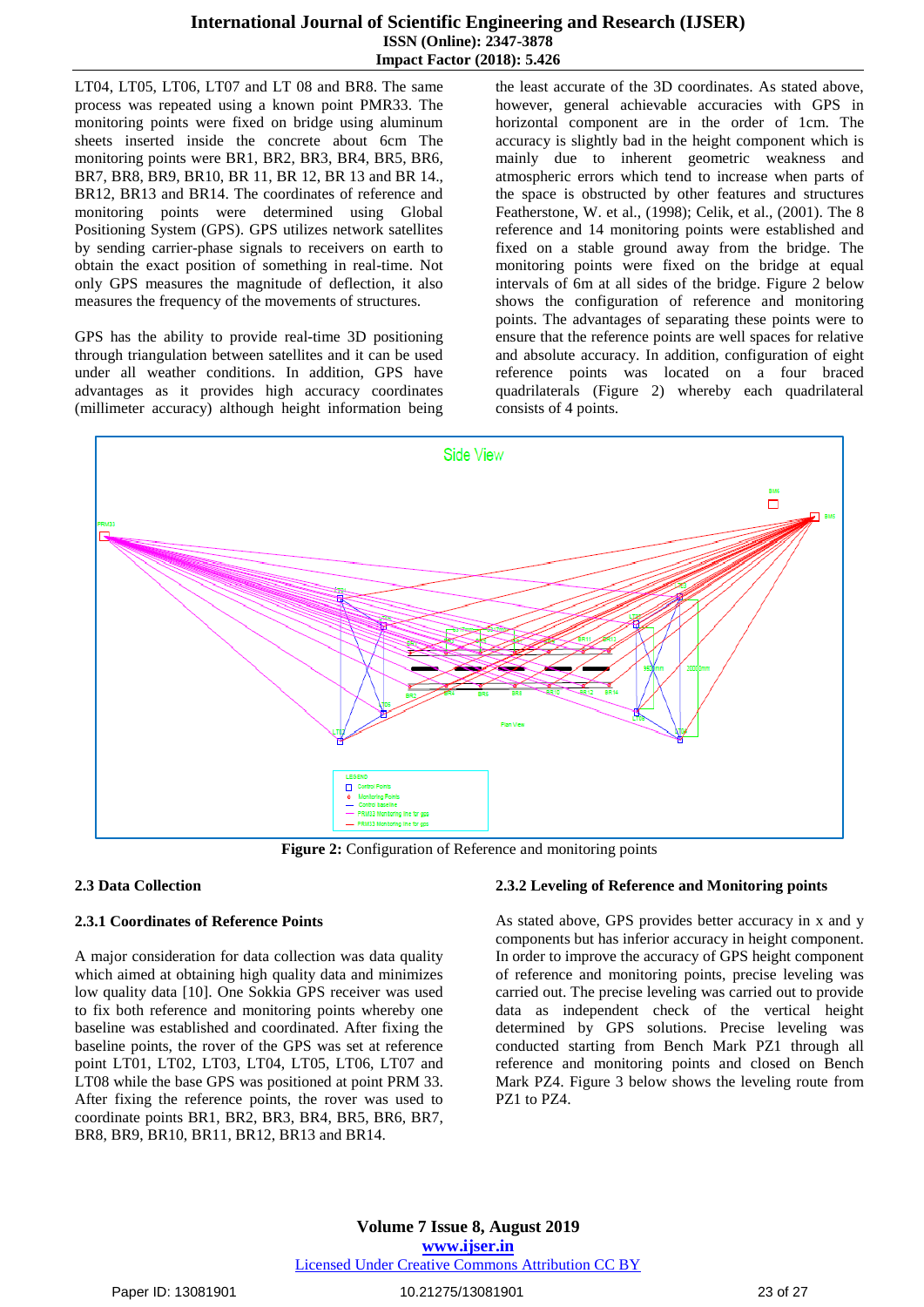#### **2.4 Data Processing**

#### **2.4.1 Least Squares Adjustment**

After GPS observations of reference and monitoring points (zero epoch), raw data were stored into the internal memory of the receiver and downloaded into the computer derived and adjusted by least squares adjustment using Magnet processing software to determine the reliability of the adjusted coordinates. The GPS observations were adjusted based on equations (1) and (2) as described below:

$$
\begin{pmatrix} v_1 \\ v_2 \\ v_3 \\ \vdots \\ v_m \end{pmatrix} = \begin{pmatrix} a_{11}a_{12} \dots a_{1n} \\ a_{21}a_{22} \dots a_{2n} \\ \dots \dots \dots \dots \\ a_{m1}a_{m2} \dots a_{mn} \end{pmatrix} \begin{pmatrix} x_1 \\ x_2 \\ \vdots \\ x_n \end{pmatrix} = \begin{pmatrix} l_1 \\ l_2 \\ \vdots \\ l_m \end{pmatrix} . \quad (1)
$$
  
\nWhere:  $V = \begin{pmatrix} v_1 \\ v_2 \\ \vdots \\ v_n \end{pmatrix}$ ,  $A = \begin{pmatrix} a_{11}a_{12} \dots a_{1n} \\ a_{21}a_{22} \dots a_{2n} \end{pmatrix}$ 

here: 
$$
V = \begin{pmatrix} v_3 \\ \frac{v_3}{\cdots} \end{pmatrix}
$$
,  $A = \begin{pmatrix} u_{21} & u_{22} & \cdots & u_{2n} \\ \vdots & \vdots & \ddots & \vdots \\ u_{m1} & u_{m2} & \cdots & u_{mn} \end{pmatrix}$   

$$
X = \begin{pmatrix} x_1 \\ x_2 \\ \vdots \\ x_n \end{pmatrix} \text{ and } L = \begin{pmatrix} l_1 \\ l_2 \\ \vdots \\ l_m \end{pmatrix}
$$

A is a design Matrix, X is a Vector of unknowns, L is different between calculated and observed values and V is residual Matrix.

$$
X = (A^TWA)^{-1}(A^TWL)^{-1}) \dots \dots \dots \dots \dots (2)
$$

Where: A is design matrix, L is observation matrix, and W is the weight matrix of the adjusted GPS observations. The

weights were determined based on the standard deviation of each measurement as shown in equation 3.

= 1 <sup>2</sup> ………………………………. …. (3)

Where:

# $W_i$  *is the observation weight*

 $\sigma_i$  is the standard deviation of the measurement. The standard deviation of unit weight for the weighted observations  $(\sigma_i)$  is given as:

$$
\sigma_i = \pm \sqrt{\frac{v^T p v}{r}} \dots \dots \dots \dots \dots \dots \dots \dots \dots \dots \dots \dots \tag{4}
$$

*V* is the vector of residuals P is the weight r is the degree of freedom

Based on equation (4) above, the standard deviations for x and y are 0.038m and 0.146 in y respectively.

# **3. Analysis of the Results**

After adjustment, the horizontal displacement were computed whereby the magnitudes of displacement in x, y and z were determined and shows that there were within the tolerable limits and that the monitoring points were accurately established. Table 2 below shows that the magnitude of displacement of horizontal coordinates. The adjusted vertical coordinates of reference and monitoring points were compared with the height obtained from precise leveling to determine their displacement magnitude. Table 4 shows the magnitude of displacement of vertical height of GPS and precise leveling.



**Figure 3:** Leveling route of reference and monitoring points …

#### **Volume 7 Issue 8, August 2019 www.ijser.in** Licensed Under Creative Commons Attribution CC BY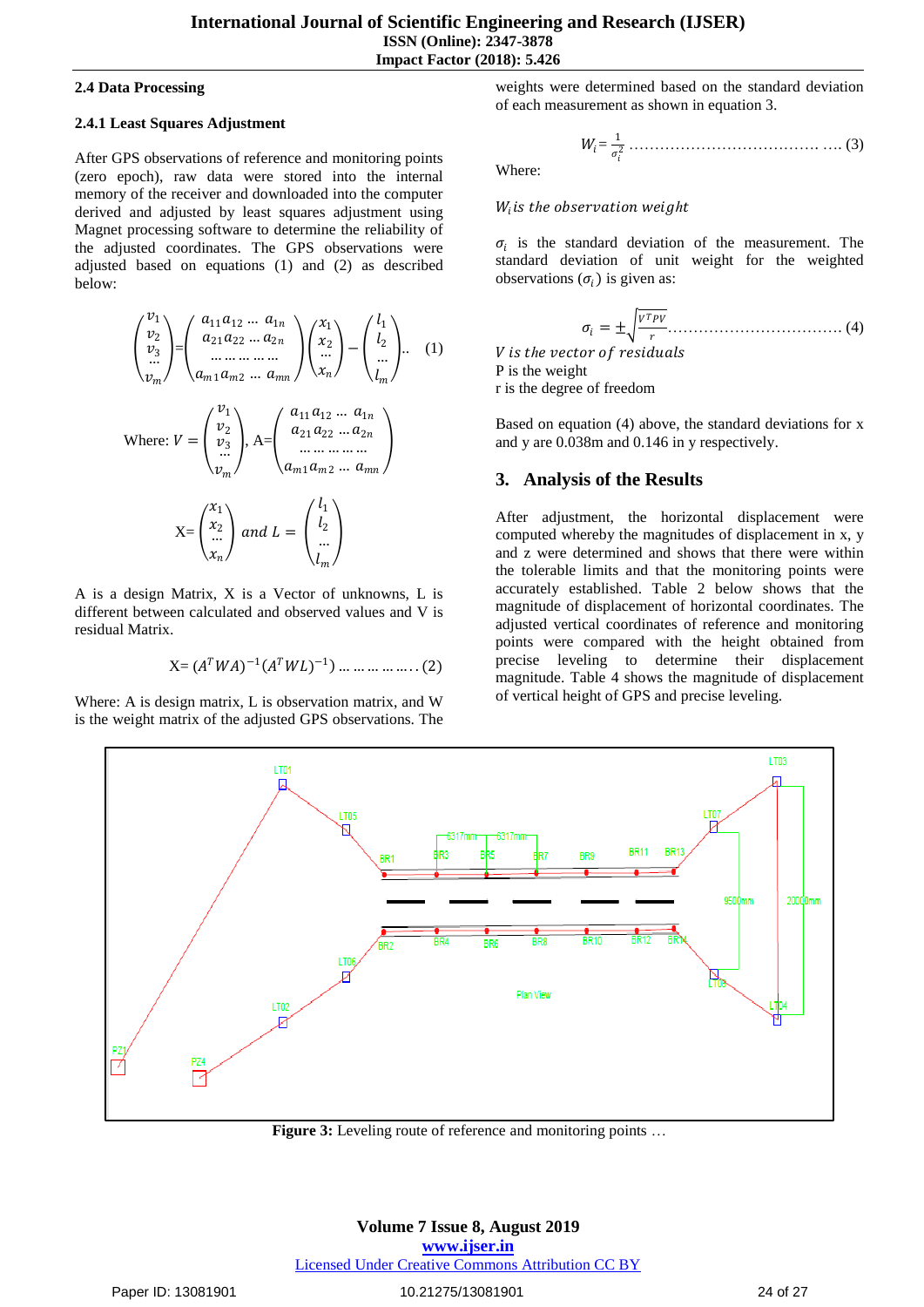| <b>Table 2:</b> Magnitude of displacement in x, y and z |             |            |           |                 |                 |  |
|---------------------------------------------------------|-------------|------------|-----------|-----------------|-----------------|--|
| <b>Name</b>                                             | dN(m)       | dE(m)      | dHt(m)    | <b>Horz RMS</b> | <b>Vert RMS</b> |  |
| PRM33-PRM30                                             | $-367, 537$ | $-158,898$ | 1, 108    | 0,002           | 0,003           |  |
| PRM33-LT-01                                             | 1110, 753   | 565, 95    | $-4,814$  | 0,002           | 0,003           |  |
| PRM33-LT-02                                             | 1084, 198   | 615, 635   | $-5, 225$ | 0,002           | 0,003           |  |
| PRM33-LT-03                                             | 1073, 134   | 551, 819   | $-5,675$  | 0,002           | 0,003           |  |
| PRM33-LT-04                                             | 1052, 963   | 577, 216   | $-5, 91$  | 0,002           | 0,003           |  |
| PRM33-LT-05                                             | 964, 715    | 452, 686   | $-4,482$  | 0,002           | 0,003           |  |
| PRM33-LT-06                                             | 929, 053    | 494, 268   | $-4,627$  | 0,002           | 0,003           |  |
| PRM33-LT-07                                             | 985, 661    | 472, 596   | $-5, 67$  | 0,002           | 0,003           |  |
| PRM33-LT-08                                             | 966, 419    | 508, 971   | $-5,688$  | 0,002           | 0,003           |  |
| PRM33-BR-01                                             | 1025, 88    | 540, 308   | $-3,637$  | 0,002           | 0,003           |  |
| PRM33-BR-02                                             | 1030, 82    | 534, 022   | $-3,628$  | 0,002           | 0,003           |  |
| PRM33-BR-03                                             | 1020, 911   | 536, 461   | $-3,592$  | 0,002           | 0,003           |  |
| PRM33-BR-04                                             | 1025, 871   | 530, 129   | $-3,582$  | 0,002           | 0,003           |  |
| PRM33-BR-05                                             | 1015, 973   | 532, 647   | $-3,576$  | 0,002           | 0,004           |  |
| PRM33-BR-06                                             | 1020, 942   | 526, 286   | $-3, 559$ | 0,002           | 0,003           |  |
| PRM33-BR-07                                             | 1011, 012   | 528, 83    | $-3,573$  | 0,002           | 0,003           |  |
| PRM33-BR-08                                             | 1015, 953   | 522, 445   | $-3,538$  | 0,002           | 0,003           |  |
| PRM33-BR-09                                             | 1006, 102   | 524, 945   | $-3,573$  | 0,002           | 0,003           |  |
| PRM33-BR-10                                             | 1011, 048   | 518, 613   | $-3, 554$ | 0,002           | 0,003           |  |
| PRM33-BR-11                                             | 1001, 171   | 521, 103   | $-3,601$  | 0,002           | 0,003           |  |
| PRM33-BR-12                                             | 1006, 051   | 514, 821   | $-3,577$  | 0,002           | 0,003           |  |
| PRM33-BR-13                                             | 996, 177    | 517, 282   | $-3,651$  | 0,002           | 0,003           |  |
| PRM33-BR-14                                             | 1001, 183   | 510, 896   | $-3,623$  | 0,002           | 0,003           |  |

**Table 3:** Comparison of GPS height and precise leveling

|                  | <b>Reference point=PRM33</b> |                       |          | <b>Reference Point=BM5</b> |              |         |                               |                          |                   |
|------------------|------------------------------|-----------------------|----------|----------------------------|--------------|---------|-------------------------------|--------------------------|-------------------|
|                  | 2493259.640                  | $-9131.200$           | 930.26   | 2499267.47                 | $-13034.15$  | 982.77  | <b>Coordinate Differences</b> |                          |                   |
| <b>Name</b>      | Northing (m)                 | <b>Easting</b><br>(m) | H        | Northing (m)               | Easting (m)  | Ht      | <b>ANorthings</b><br>(m)      | <b>AE</b> astings<br>(m) | $\Delta H$<br>(m) |
| LT01             | 2494370, 393                 | $-8565, 25$           | 925, 255 | 2494370, 416               | $-8565, 398$ | 925.635 | 0,023                         | 0, 148                   | 0, 380            |
| LT <sub>02</sub> | 2494343, 838                 | $-8515, 565$          | 924, 843 | 2494343, 859               | $-8515, 711$ | 925.224 | 0,021                         | 0,146                    | 0,381             |
| LT <sub>03</sub> | 2494332, 774                 | $-8579, 381$          | 924, 394 | 2494332, 817               | $-8579, 517$ | 924.77  | 0,043                         | 0, 136                   | 0,376             |
| LT <sub>04</sub> | 2494312, 603                 | $-8553,984$           | 924, 158 | 2494312, 558               | -8554, 124   | 924.492 | 0,045                         | 0, 140                   | 0, 334            |
| LT <sub>05</sub> | 2494224, 355                 | $-8678, 514$          | 925, 587 | 2494224, 395               | $-8678, 677$ | 925.964 | 0,04                          | 0, 163                   | 0, 377            |
| LT <sub>06</sub> | 2494188, 693                 | $-8636, 932$          | 925, 442 | 2494188, 715               | $-8637,084$  | 925.804 | 0,022                         | 0, 152                   | 0, 362            |
| LT07             | 2494245, 301                 | $-8658, 604$          | 924, 399 | 2494245, 336               | $-8658,744$  | 924.759 | 0,035                         | 0, 140                   | 0, 360            |
| LT <sub>08</sub> | 2494226, 059                 | $-8622, 229$          | 924, 38  | 2494226, 117               | $-8622, 365$ | 924.839 | 0,058                         | 0, 136                   | 0,459             |
| <b>BR01</b>      | 2494285, 52                  | $-8590, 892$          | 926, 432 | 2494285, 54                | $-8591,044$  | 926.794 | 0,02                          | 0, 152                   | 0, 362            |
| <b>BR02</b>      | 2494290, 46                  | $-8597, 178$          | 926, 441 | 2494290, 495               | $-8597, 329$ | 926.81  | 0,035                         | 0, 151                   | 0, 369            |
| BR03             | 2494280, 551                 | $-8594,739$           | 926, 477 | 2494280, 594               | $-8594, 882$ | 926.836 | 0,043                         | 0, 143                   | 0,359             |
| <b>BR04</b>      | 2494285, 511                 | $-8601,071$           | 926, 487 | 2494285, 561               | $-8601, 216$ | 926.859 | 0,05                          | 0, 145                   | 0, 372            |
| <b>BR05</b>      | 2494275, 613                 | $-8598, 553$          | 926, 493 | 2494275, 643               | $-8598, 705$ | 926.851 | 0,03                          | 0, 152                   | 0,358             |
| <b>BR06</b>      | 2494280, 582                 | $-8604, 914$          | 926, 51  | 2494280, 6                 | $-8605, 055$ | 926.879 | 0,018                         | 0, 141                   | 0, 369            |
| <b>BR07</b>      | 2494270, 652                 | $-8602, 37$           | 926, 495 | 2494270, 687               | $-8602, 521$ | 926.86  | 0,035                         | 0, 151                   | 0, 365            |
| <b>BR08</b>      | 2494275, 593                 | $-8608, 755$          | 926, 531 | 2494275, 651               | $-8608, 891$ | 926.9   | 0,058                         | 0, 136                   | 0, 369            |
| <b>BR09</b>      | 2494265, 742                 | $-8606, 255$          | 926, 496 | 2494265, 773               | $-8606, 413$ | 926.857 | 0,031                         | 0,158                    | 0,361             |
| <b>BR10</b>      | 2494270, 688                 | $-8612, 587$          | 926, 515 | 2494270, 728               | $-8612,744$  | 926.871 | 0,04                          | 0, 157                   | 0, 356            |
| <b>BR11</b>      | 2494260, 811                 | $-8610,097$           | 926, 468 | 2494260, 844               | $-8610, 24$  | 926.834 | 0,033                         | 0, 143                   | 0, 366            |
| <b>BR12</b>      | 2494265, 691                 | $-8616, 379$          | 926, 492 | 2494265, 731               | $-8616, 527$ | 926.838 | 0,04                          | 0, 148                   | 0, 346            |
| <b>BR13</b>      | 2494255, 817                 | $-8613,918$           | 926, 418 | 2494255, 859               | $-8614,062$  | 926.79  | 0,042                         | 0, 144                   | 0, 372            |
| <b>BR14</b>      | 2494260, 823                 | $-8620, 304$          | 926, 446 | 2494260, 843               | $-8620, 455$ | 926.795 | 0,02                          | 0, 151                   | 0, 349            |

#### **Volume 7 Issue 8, August 2019 www.ijser.in** Licensed Under Creative Commons Attribution CC BY

#### Paper ID: 13081901 25 of 27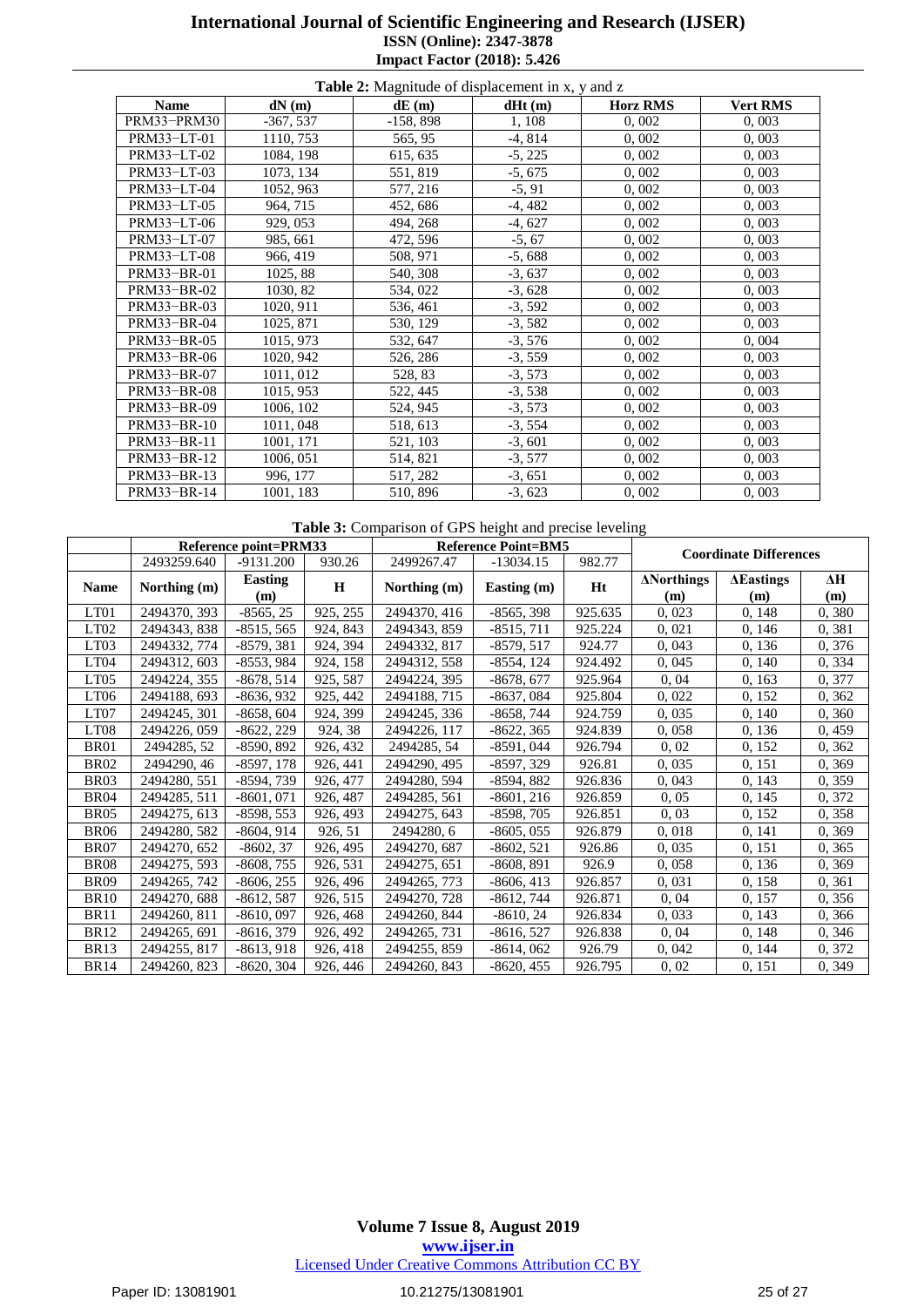

| Point            | GPS height (m) | <b>Precise Levelling (m)</b> | <b>Difference</b><br>$(\Delta H_{GPS}$ –<br>$\Delta H_{LEVEL}$ )<br>(m) |
|------------------|----------------|------------------------------|-------------------------------------------------------------------------|
| LT01             | 925.255        | 919.341                      | 5.914                                                                   |
| LT <sub>02</sub> | 924.843        | 918.928                      | 5.915                                                                   |
| LT <sub>03</sub> | 924.394        | 918.478                      | 5.916                                                                   |
| LT <sub>04</sub> | 924.158        | 918.238                      | 5.920                                                                   |
| LT <sub>05</sub> | 925.587        | 919.688                      | 5.899                                                                   |
| LT <sub>06</sub> | 925.442        | 919.631                      | 5.811                                                                   |
| LT <sub>08</sub> | 924.399        | 918.489                      | 8.910                                                                   |
| <b>BR01</b>      | 924.380        | 918.748                      | 5.632                                                                   |
| <b>BR02</b>      | 926.432        | 920.522                      | 5.910                                                                   |
| <b>BR03</b>      | 926.477        | 920.562                      | 5.917                                                                   |
| <b>BR04</b>      | 926.487        | 920.581                      | 9.906                                                                   |
| <b>BR05</b>      | 926.493        | 920.575                      | 5.924                                                                   |
| <b>BR06</b>      | 926.510        | 920.586                      | 5.924                                                                   |
| <b>BR07</b>      | 926.531        | 920.590                      | 5.905                                                                   |
| <b>BR08</b>      | 926.531        | 920.590                      | 5.927                                                                   |
| <b>BR09</b>      | 926.496        | 920.590                      | 5.906                                                                   |
| <b>BR10</b>      | 926.515        | 920.595                      | 5.920                                                                   |
| <b>BR11</b>      | 926.468        | 920.567                      | 5.901                                                                   |
| <b>BR12</b>      | 926.492        | 920.570                      | 5.922                                                                   |
| <b>BR13</b>      | 926.418        | 920.510                      | 5.908                                                                   |
| <b>BR14</b>      | 926.446        | 920.527                      | 5.919                                                                   |

#### **Table 4:** Comparison of GPS height and precise leveling

**Table 5:** Final Coordinates of Reference and Monitoring points

| <b>Name</b>      | Northing (m) | Easting (m)  | Heights (m) |
|------------------|--------------|--------------|-------------|
| LT01             | 2494370, 393 | $-8565, 25$  | 919, 341    |
| LT <sub>02</sub> | 2494343, 838 | $-8515, 565$ | 918, 928    |
| LT <sub>03</sub> | 2494332, 774 | $-8579, 381$ | 918, 478    |
| LT <sub>04</sub> | 2494312, 603 | $-8553,984$  | 918, 238    |
| LT <sub>05</sub> | 2494224, 355 | $-8678, 514$ | 919, 688    |
| LT <sub>06</sub> | 2494188, 693 | $-8636, 932$ | 919, 631    |
| LT07             | 2494245, 301 | $-8658, 604$ | 918, 489    |
| LT <sub>08</sub> | 2494226, 059 | $-8622, 229$ | 918, 748    |
| <b>BR01</b>      | 2494285, 52  | $-8590, 892$ | 920, 522    |
| <b>BR02</b>      | 2494290, 46  | $-8597, 178$ | 920, 521    |
| <b>BR03</b>      | 2494280, 551 | $-8594,739$  | 920, 562    |
| <b>BR04</b>      | 2494285, 511 | $-8601,071$  | 920, 581    |
| <b>BR05</b>      | 2494275, 613 | $-8598, 553$ | 920, 575    |
| <b>BR06</b>      | 2494280, 582 | $-8604, 914$ | 920, 586    |
| <b>BR07</b>      | 2494270, 652 | $-8602, 37$  | 920, 59     |
| <b>BR08</b>      | 2494275, 593 | $-8608, 755$ | 920, 604    |
| <b>BR09</b>      | 2494265, 742 | $-8606, 255$ | 920, 59     |
| <b>BR10</b>      | 2494270, 688 | $-8612, 587$ | 920, 595    |
| <b>BR11</b>      | 2494260, 811 | $-8610,097$  | 920, 567    |
| <b>BR12</b>      | 2494265, 691 | $-8616, 379$ | 920, 57     |
| <b>BR13</b>      | 2494255, 817 | $-8613,918$  | 920, 51     |
| <b>BR14</b>      | 2494260, 823 | $-8620, 304$ | 920, 527    |

**Volume 7 Issue 8, August 2019 www.ijser.in** Licensed Under Creative Commons Attribution CC BY